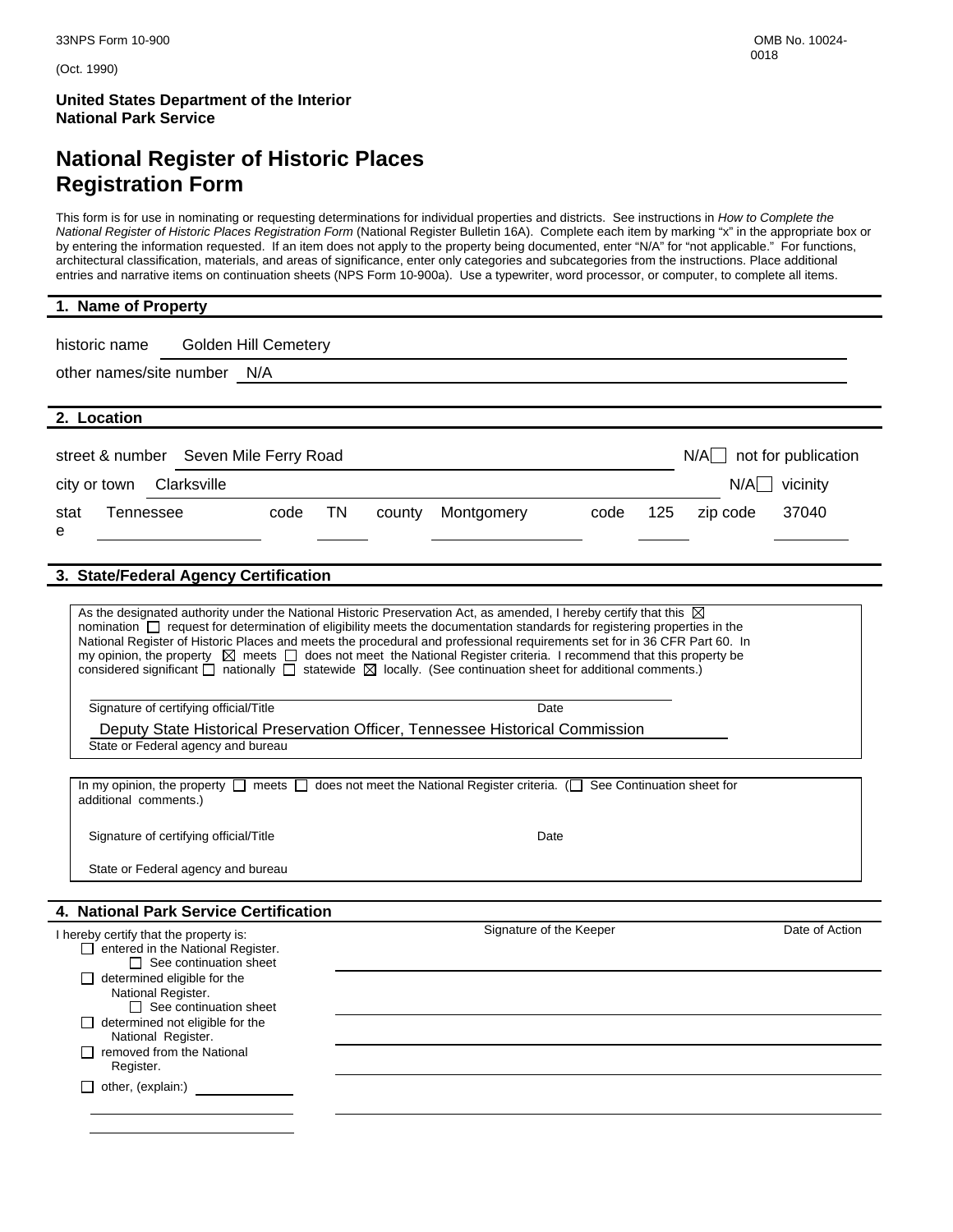**5. Classification Ownership of Property Category of Property Mumber of Resources within Property** (Check as many boxes as apply) (Check only one box) (Do not include previously listed resources in count.)  $\boxtimes$  private  $\Box$  building(s) Contributing Noncontributing public-local district  $\Box$  public-State  $\Box$  site buildings D public-Federal D structure -1 -1 0- sites object contract structures and the structures of the structures of the structures of the structures of the structures of the structures of the structures of the structures of the structures of the structures of the structu objects and the contract of the contract of the contract of the contract of the contract of the contract of the  $-$  1-  $-$  0- Total **Name of related multiple property listing Number of Contributing resources previously listed** (Enter "N/A" if property is not part of a multiple property listing.) **in the National Register**  $N/A$  0 **6. Function or Use Historic Functions**<br> **Example 20 (Enter categories from instructions)**<br> **Enter categories from instructions** (Enter categories from instructions) (Enter categories from instructions) FUNERARY; Cemetery **FUNERARY; Cemetery 7. Description Architectural Classification**<br>
(Enter categories from instructions) **Materials**<br>
(Enter categories from instructions) (Enter categories from instructions) (Enter categories from instructions) N/A foundation NA walls NA roof NA other STONE; CONCRETE; BRICK; METAL

#### **Narrative Description**

(Describe the historic and current condition of the property on one or more continuation sheets.)

See continuation sheets.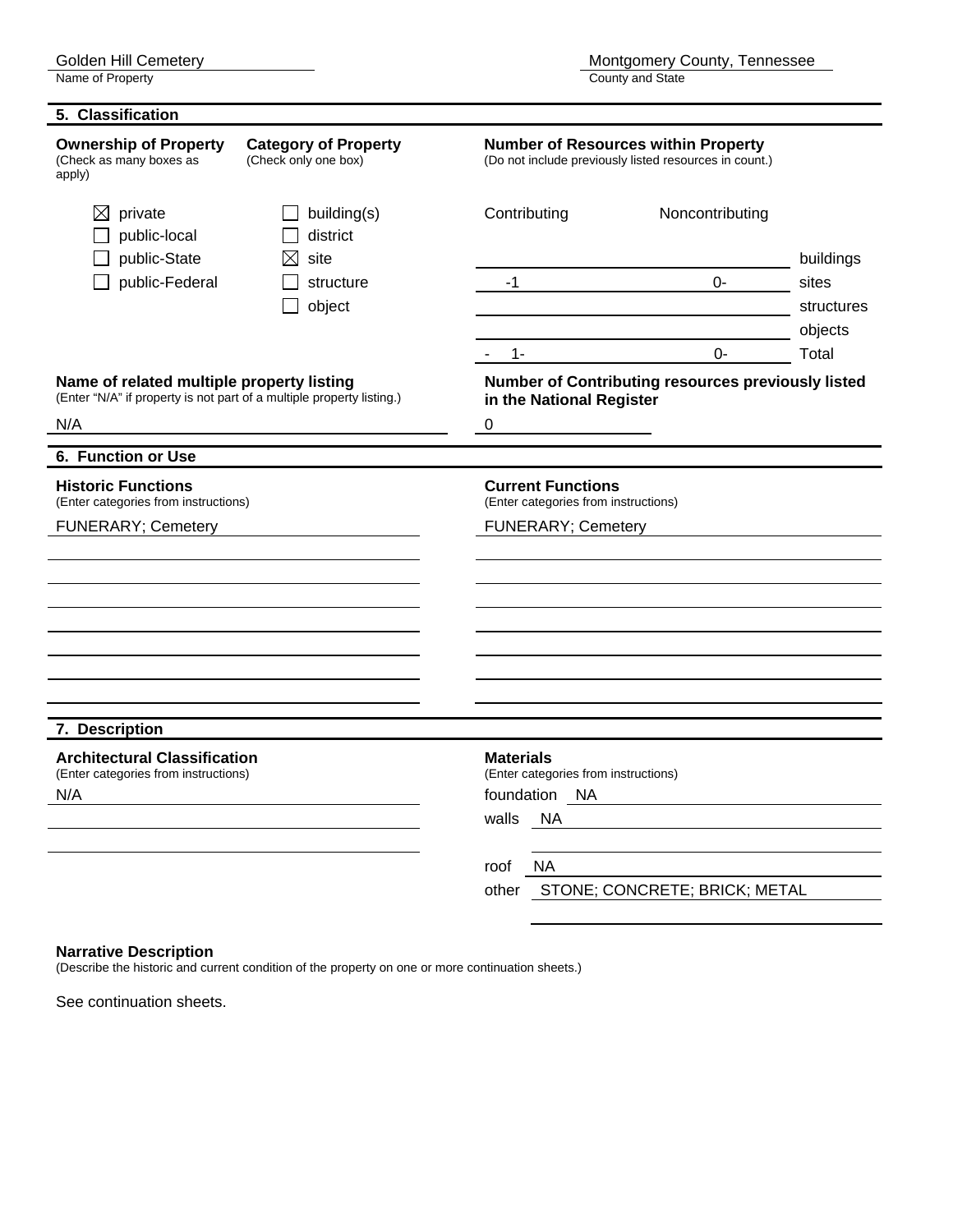## **8. Statement of Significance**

## **Applicable National Register Criteria Areas of Significance**

(Mark "x" in one or more boxes for the criteria qualifying the property (Enter categories from instructions) for National Register listing.)

- $\boxtimes$  A Property is associated with events that have made  $\blacksquare$  ETHNIC HERITAGE: African-American a significant contribution to the broad patterns of ART our history. The settlement of the SETTLEMENT PATTERNS our history.
- $\Box$  **B** Property is associated with the lives of persons significant in our past.

 $\boxtimes$  **C** Property embodies the distinctive characteristics of a type, period, or method of construction or represents the work of a master, or possesses high artistic values, or represents a significant and distinguishable entity whose components lack **Period of Significance** individual distinction. 1863-1951

**D** Property has yielded, or is likely to yield, information important in prehistory or history.

(Mark "x" in all the boxes that apply.)  $N/A$ 

Property is:

- **A** owned by a religious institution or used for religious purposes.
- $\Box$  **B** removed from its original location.
- $\Box$  **C** moved from its original location.
- $\boxtimes$  **D** a cemetery. N/A
- **E** a reconstructed building, object, or structure.
- **F** a commemorative property
- **G** less than 50 years of age or achieved significance **Unknown; Johnson, Hiram**  within the past 50 years.

### **Narrative Statement of Significance**

(Explain the significance of the property on one or more continuation sheets.)

### **9. Major Bibliographical References**

### **Bibliography**

(Cite the books, articles, and other sources used in preparing this form on one or more continuation sheets.)

## **Previous documentation on file (NPS):** N/A **Primary location of additional data:**

|        | <b>IGVIOUS GOCUMPHICATION ON THE (IVI O).</b> IVA         |
|--------|-----------------------------------------------------------|
|        | $\Box$ preliminary determination of individual listing (3 |
|        | CFR 67) has been requested                                |
| $\Box$ | previously listed in the National Register                |
| $\Box$ | Previously determined eligible by the National            |
|        | Register                                                  |
|        | $\Box$ decignated a Neticaal Historia Landmark            |

- designated a National Historic Landmark **Dubber** Other recorded by Historic American Buildings Survey Name of repository:
- □ recorded by Historic American Engineering

**Criteria Considerations Significant Dates Significant Person**<br>(Complete if Criterion B is marked) N/A **Cultural Affiliation**

**Architect/Builder** 

 $96$   $\blacksquare$  State Historic Preservation Office

- **Other State Agency**
- **Federal Agency**
- $\Box$  Local Government
- $\boxtimes$  University
- 

# MTSU Center for Historic Preservation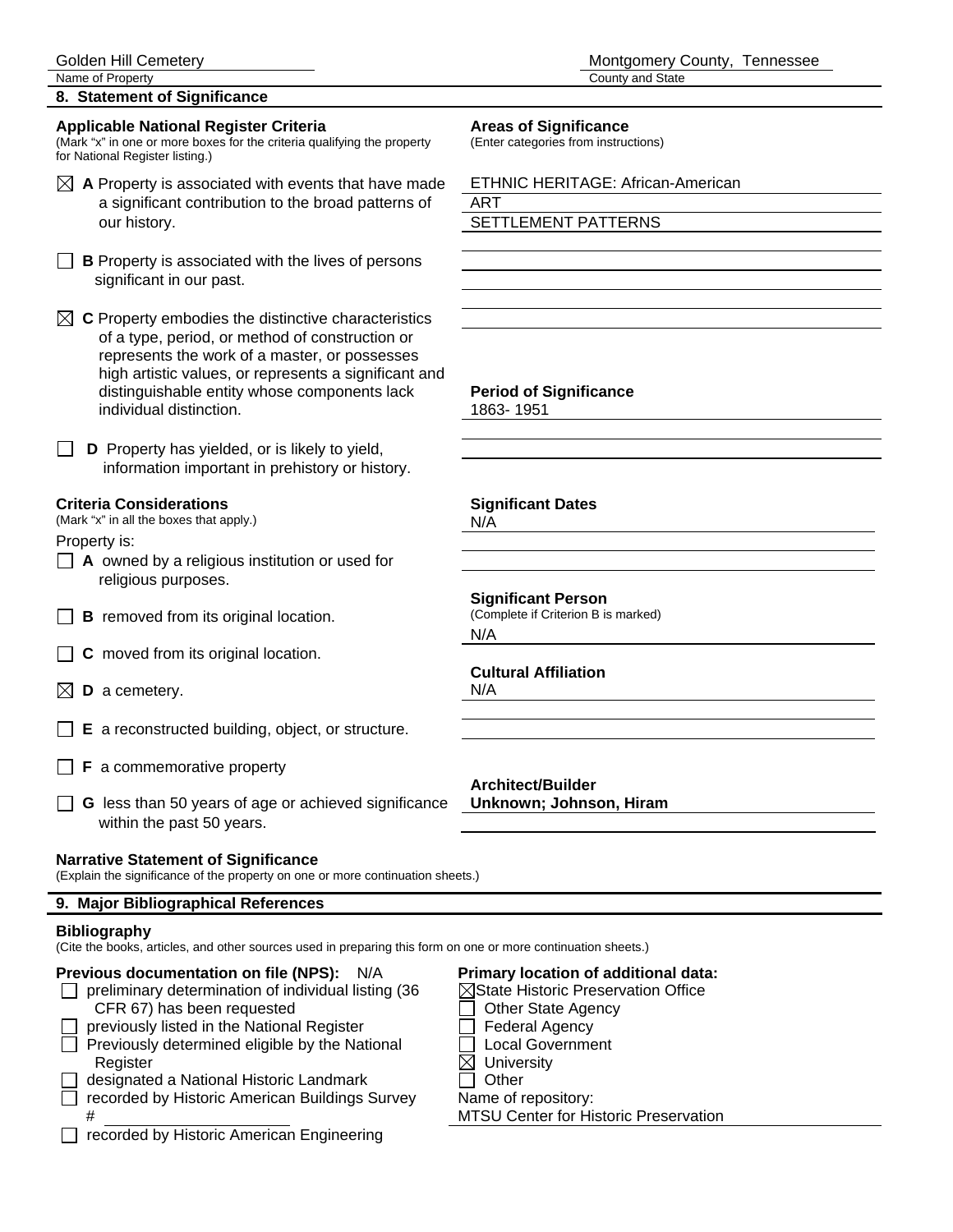Name of Property **County and State** 

#### **10. Geographical Data**

| <b>Acreage of Property</b><br>7.56 acres                                                                                                                                                                         | Clarksville 301 SW                                              |
|------------------------------------------------------------------------------------------------------------------------------------------------------------------------------------------------------------------|-----------------------------------------------------------------|
| <b>UTM References</b><br>(Place additional UTM references on a continuation sheet.)                                                                                                                              |                                                                 |
| 1<br>Zone<br>Northing<br>Easting<br>$\overline{2}$                                                                                                                                                               | 3<br>Northing<br>Zone<br>Easting<br>4<br>See continuation sheet |
| <b>Verbal Boundary Description</b><br>(Describe the boundaries of the property on a continuation sheet.)<br><b>Boundary Justification</b><br>(Explain why the boundaries were selected on a continuation sheet.) |                                                                 |
| 11. Form Prepared By                                                                                                                                                                                             |                                                                 |
| name/title<br>Tammy Allison and Carroll Van West                                                                                                                                                                 |                                                                 |
| <b>Center for Historic Preservation</b><br>organization                                                                                                                                                          | May 29, 2001<br>date                                            |
| Middle Tennessee State University-Box 80<br>street & number                                                                                                                                                      | 615-898-2947<br>telephone                                       |
| Murfreesboro<br>city or town                                                                                                                                                                                     | <b>TN</b><br>37132<br>state<br>zip code                         |
| <b>Additional Documentation</b>                                                                                                                                                                                  |                                                                 |
| Submit the following items with the completed form:                                                                                                                                                              |                                                                 |

#### **Continuation Sheets**

#### **Maps**

A **USGS map** (7.5 or 15 minute series) indicating the property's location

A **Sketch map** for historic districts and properties having large acreage or numerous resources.

#### **Photographs**

Representative **black and white photographs** of the property.

#### **Additional items**

(Check with the SHPO or FPO for any additional items.)

#### **Property Owner** (Complete this item at the request of SHPO or FPO.)

|              | name <b>Rev.</b> Wiley Blount Moore |       |    |                    |                |
|--------------|-------------------------------------|-------|----|--------------------|----------------|
|              | street & number 816 Franklin Street |       |    | telephone 931-920- |                |
|              |                                     |       |    |                    | 5111           |
| city or town | Clarksville                         | state | TN |                    | zip code 37040 |

Paperwork Reduction Act Statement: This information is being collected for applications to the National Register of Historic Places to nominate properties for listing or determine eligibility for listing, to list properties, and to amend existing listing. Response to this request is required to obtain a benefit in accordance with the National Historic Preservation Act, as amended (16 U.S.C. 470 *et seq.*)

**Estimated Burden Statement:** Public reporting burden for this form is estimated to average 18.1 hours per response including time for reviewing instructions, gathering and maintaining data, and completing and reviewing the form. Direct comments regarding this burden estimate or any aspect of this form to the Chief, Administrative Services Division, National Park Service, P. O. Box 37127, Washington, DC 20013-7127; and the Office of Management and Budget, Paperwork Reductions Projects (1024-0018), Washington, DC 20303.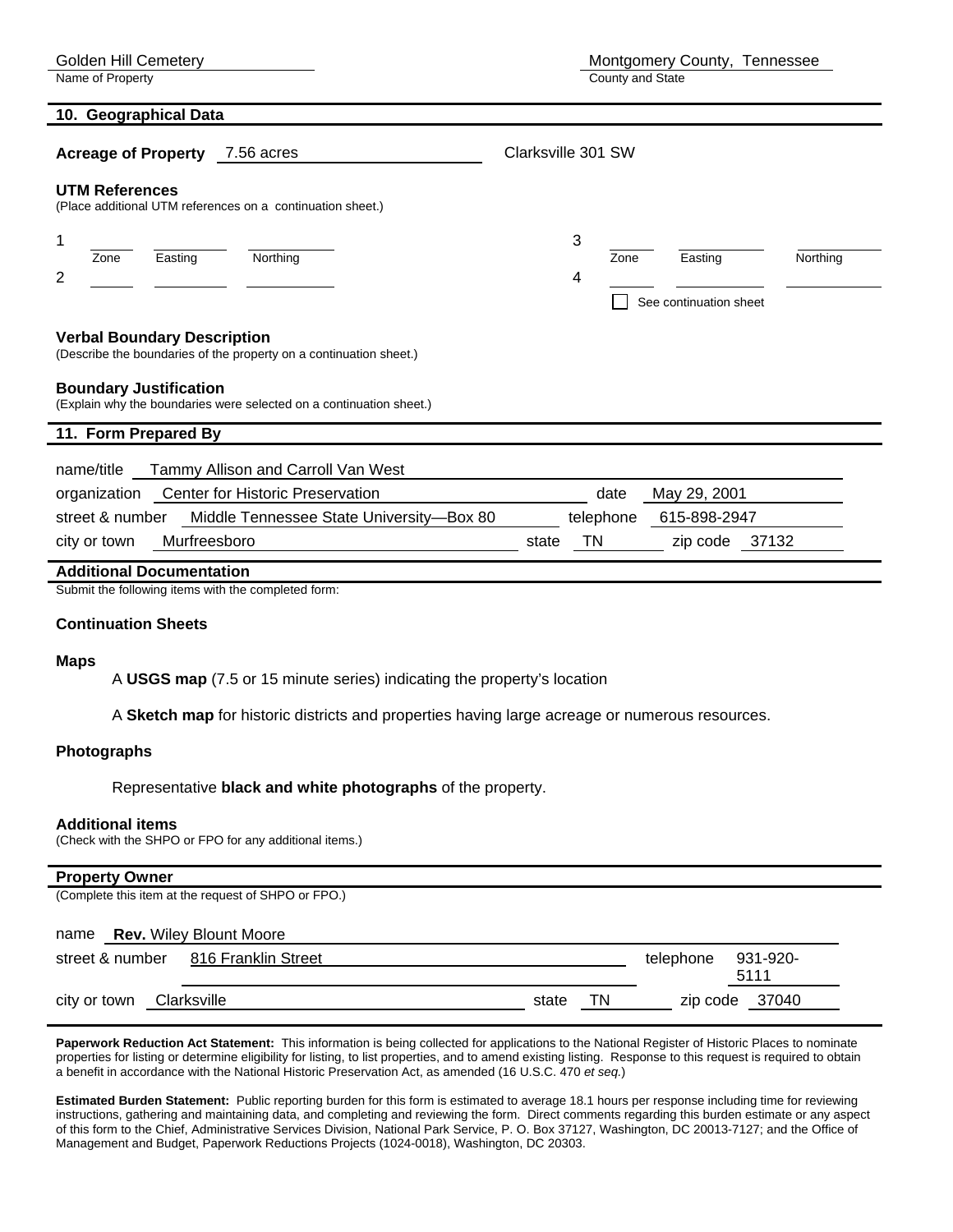Section number 7 Page 1 Golden Hill Cemetery, Montgomery County, Tennessee

### **DESCRIPTION**

Golden Hill Cemetery is a historic African-American cemetery located on Seven Mile Ferry Road in Clarksville, Montgomery County, Tennessee. Established in 1863, the cemetery currently and historically contains 7.56 acres of land. The cemetery is located southeast of the central business district and historic residential areas in a part of Clarksville reserved for cemeteries since the nineteenth century. Greenwood Cemetery, established as the city's white cemetery, is located about one-fourth of a mile north, on Greenwood Avenue. Evergreen Cemetery, a second cemetery for African Americans, developed immediately to the west of the nominated property, beginning in 1929.

The cemetery entrance is located off Seven Mile Ferry Road. The entrance is defined by red brick gates on each side of the dirt drive into the cemetery. From the gates is a historic, tree-lined driveway that runs to the top of cemetery's "Golden Hill," and then turns west toward the adjacent Evergreen Cemetery. The exact date of the gates is unknown, but the gates were constructed prior to World War II, circa 1940. A wooded area runs along the southern boundary. The wooded area consists of a variety of trees, shrubs, and undergrowth. The wooded area covers approximately one-half acre of the cemetery, with older burials located within the wooded area. A metal and wooden fence marks the eastern boundary of the cemetery. Beyond the fence, hay grows in an open field in front of the only residential building bordering Golden Hill Cemetery. The western border of Golden Hill Cemetery is shared with the later Evergreen Cemetery and is clearly marked by a line of large, mature trees that separate the two cemeteries.

During a survey of the cemetery in March 2001, an exact count of the remaining cemetery stones was not determined. Many of the family plots lacked distinctive markers showing the location of each of the burials in the plot. Some headstones also appeared to be broken into one or more pieces, again making an exact count difficult to achieve. Approximately 200 to 250 headstones remain, with a number of graves being marked with only metal markers, which date from the 1970s to the 1990s. The overwhelming majority of the burials at Golden Hill Cemetery occurred during the cemetery's period of significance, between 1863 and 1951, with the period of greatest concentration being from 1890 to 1930. A rough estimate, based on extant markers, indicate that 80-90 percent of the burials took place before 1951, which is not surprising since the adjacent Evergreen Cemetery has established in 1929 and most of its burials date after 1951. The oldest historic headstones are located in the southern half of Golden Hill Cemetery, near the top of the "Golden Hill," with the greatest number of family plots located around the summit of the hill. The more recent historic burials, such as those associated with the Dr. Robert Burt family, are located closer to the entrance of the cemetery on the northern border.

The majority of the grave markers from the late nineteenth and early twentieth centuries are concentrated around the historic tree-lined drive. The oldest markers line the road in the southern section of the cemetery. Most of the individual burial markers and family plot markers face east. The family plots are most often rectangular in shape and consist of materials and designs ranging from poured concrete with decorative urns at the corners to cinder blocks turned on their side.

Golden Hill Cemetery contains a wide variety of grave markers. The oldest markers are small and plain, with hand-etched names and dates of death. Several markers from the 1890s and early 1900s have highly artistic themes typical of the late Victorian period. In the late nineteenth century "more elaborate markers rose." These included "three dimensional ornately carved monuments [including] obelisks, statues, table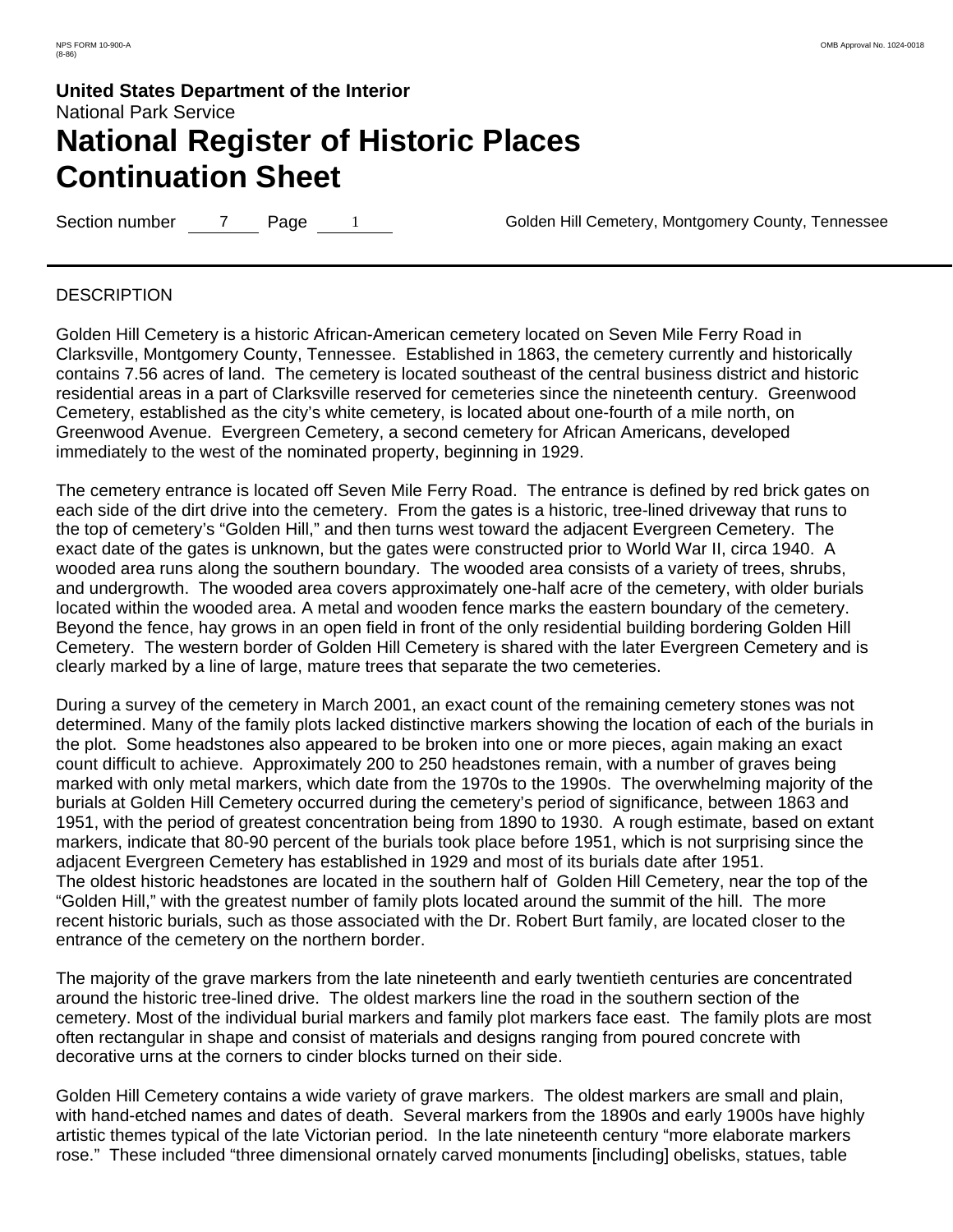Section number 7 Page 2 Golden Hill Cemetery, Montgomery County, Tennessee

top stones, and cradles. Motifs were softer-angles, crosses, rosebuds, draped urns, [and] weeping willows."<sup>1</sup> All of these monuments—except for cradles—are found at Golden Hill Cemetery.

The most elaborate monuments in Golden Hill have been attributed through oral history to stonemason Hiram Johnson. One of the most elaborate monuments attributed to Johnson is in his family plot. After Hiram's wife, Lena, died in 1899, he created a shrine to her memory. The Johnson family plot is marked by concrete walls several inches above the ground and with urns placed at each of the four corners and along the two steps leading up to the monument. The monument itself is a large angel figure standing on top of a square stand, with the names of several of the Johnson family members etched into the base. According to oral tradition, the beautifully carved angel figure is a portrait of Lena.<sup>2</sup> (Photos 9 and 10.)

Another interesting monument attributed to Johnson is the Wheeler monument, which consists of an angel holding a cross, chiseled into the western-facing side of the monument. (Photo 13.) As part of the Wheeler family plot, this monument is dedicated to Mrs. Harriet Frazier and Mrs. Julia Wheeler. Other burials in the Wheeler family plot are either unmarked or marked with small unadorned monuments.<sup>3</sup> The Dabney family monument represents a winged cherub holding flowers and looking down toward the ground.<sup>4</sup> (Photos 3 and 12.)The Buck family monument is one of the tallest monuments in Golden Hill. An urn is located at the top of a column, with family member's names etched into the base.<sup>5</sup> (Photo 16.) Several other monuments represent the artistic qualities found in the markers created by Hiram Johnson. The extent of his work in the cemetery is unknown beyond the larger historic monuments located in the southern section of the cemetery.

In addition to elaborate monuments, Golden Hill also contains artifacts associated with more traditional rural African-American burial grounds. Found on the top of the ground beneath several of the monuments were pieces of broken glass and pottery. According to John Michael Vlach, "Black graves are made distinct by the placement of a wide variety of offerings on the top of the burial mound. Most of these items are pottery and pressed-glass containers, but many different objects are encountered, including cups, saucers, bowls, clocks, salt and pepper shakers, medicine bottles, spoons, [and] pitchers. . . ."<sup>6</sup> The inclusion of ornaments on graves has been traced to African countries. This ritual is associated with African religious practices that included leaving household items for the dead person's spirit to use in the afterlife. According to James Deetz, "Two themes seem to unite the American and African practices, white objects and objects associated with water. A widespread African system of belief holds not only that the spirits of the dead are white beings, but they reside beneath the water."<sup>7</sup> Historians that study cemeteries have found that "The placing of personal items on graves is not as common as it once was. The traditional graves that remain, therefore, are important reminders of the African cultural roots. . . ."<sup>8</sup> The inclusion of this practice at Golden Hill marks the traditional nature of the African-American community even as they created monuments much like those found in white cemeteries.

The best remaining indication of the practice mentioned above at Golden Hill is on the grave of William Keesee. (Photo 15.)Buried in 1933, the grave of William Keesee is marked with a small concrete monument in the shape of two hearts. Still visible on the eastern side of the monument are broken pieces of pottery with a hole drilled in the bottom and a handle from a cut-glass pitcher or cup. According to Vlach, "many of the objects are associated with water or can be interpreted as water symbols. Most of the pottery and glass objects are pitchers, tumblers, cups, or bottles; all can hold water."<sup>9</sup> The exact origin of this tradition remains unknown. However, some scholars explain the practice of placing broken household objects on graves "to appease the spirit of the deceased and to prevent the spirit from returning to the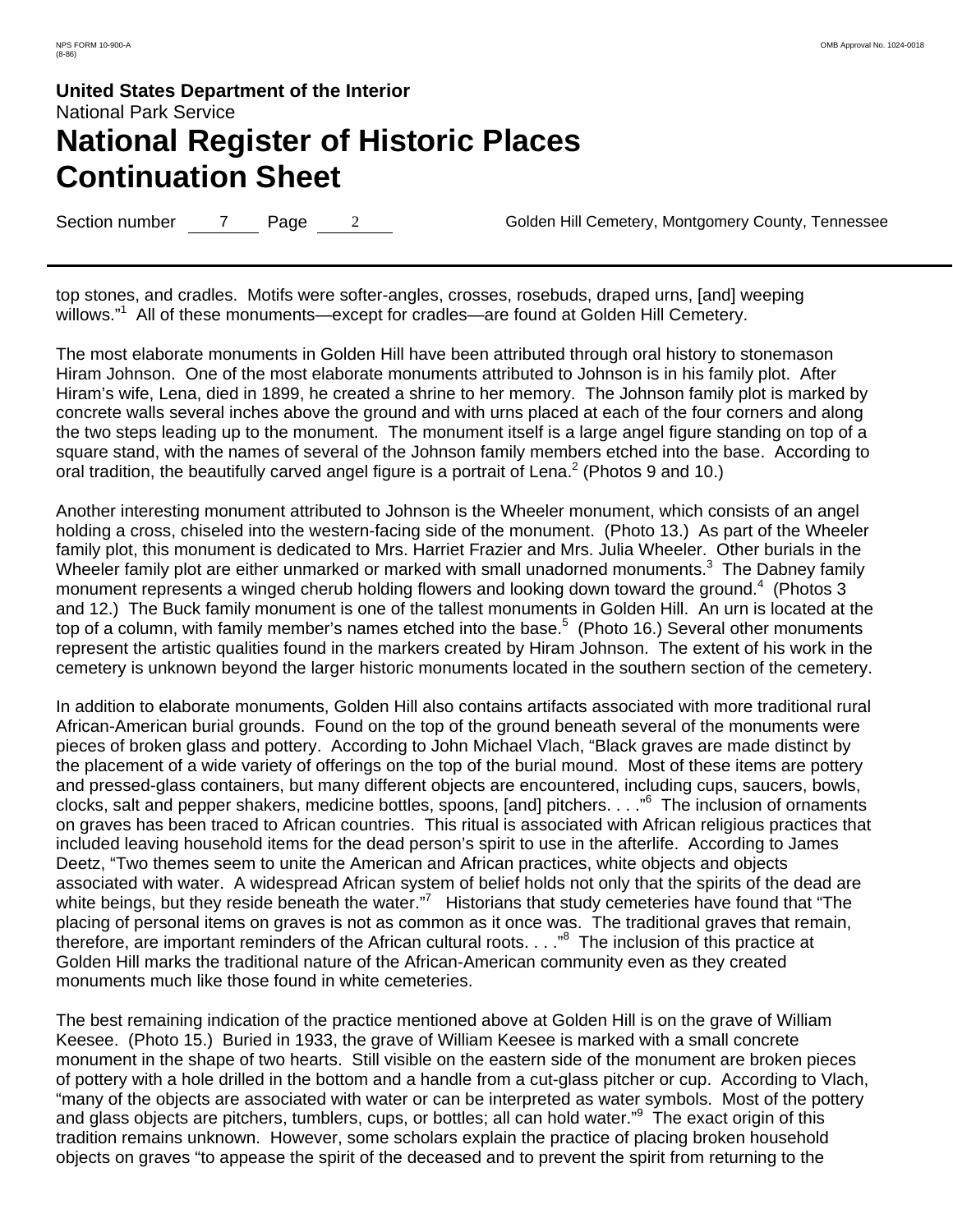$\overline{a}$ 

# **United States Department of the Interior** National Park Service **National Register of Historic Places Continuation Sheet**

Section number 7 Page 3 Golden Hill Cemetery, Montgomery County, Tennessee

home."<sup>10</sup> The extent to which this was practiced in Golden Hill is unknown. The passage of time and the poor maintenance of the cemetery make it impossible to determine if all burials were marked by this traditional practice. However, on a walking survey on April 2001, remnants of broken glass and pottery were found on several graves throughout older sections of the cemetery.

Despite the growth in Clarksville and infrequent maintenance of the cemetery, Golden Hill retains its historic integrity. Little has changed from its period of significance. The rural nature of the property remains, with trees and open fields helping to shield it from changes over time. Oak and Hackberry trees continue to line the dirt drive that bisects the oldest section of the cemetery. These large, old trees help show the historic configuration of the graves. Traditional plants have also been planted on several of the graves, helping to outline the areas where graves are located. Flowers continue to bloom, that had been planted on graves in the early twentieth century. These landscaping features, evidence of traditional practices, individual monuments, and family plots create a sense of time and place that takes people back to its period of significance, when Golden Hill was one of the focal points of the African-American middle class in Clarksville, Tennessee.

In the last five years, various groups and individuals have taken an interest in keeping the cemetery cut and keeping up with basic maintenance. Through their involvement and interest, historians, community members, and preservationists may now step forward and look towards more comprehensive preservation of the cemetery.

#### **ENDNOTES**

1 Susan H. McGahee and Mary W. Edmonds, *South Carolina's Historic Cemeteries: A Preservation Handbook* (privately printed: South Carolina Department of Archives and History, 1997), 7.

 $2$  Interview with Reverend Wiley Blount Moore, Golden Hill Cemetery, Clarksville, Tennessee, 19 March 2001; and Lena Johnson Monument, Golden Hill Cemetery, Clarksville, Tennessee. Interview by Tammy Allison. <sup>3</sup>

4 Sophy Dabney Monument, Golden Hill Cemetery, Clarksville, Tennessee.

<sup>6</sup> John Michael Vlach, *The Afro-American Tradition in Decorative Arts* (Cleveland, OH: The Cleveland Museum of Art, 1978), 139.<br><sup>7</sup> James Destaulte Small Things Ferration: An Archaeology of Farly American Life (Naw York:

<sup>7</sup> James Deetz, *In Small Things Forgotten: An Archaeology of Early American Life* (New York: Doubleday, 1977; reprint, New York: Doubleday, 1996), 209 (page citations are to the reprint edition).<br><sup>8</sup> MeCabas, South Caralina's Uistaria Camaterias 11

<sup>9</sup> Vlach, *The Afro-American Tradition in Decorative Arts*, 143.<br><sup>10</sup> M. Ruth Little, *Sticks and Stones: Three Centuries of North Carolina Gravemarkers* (Chapel Hill: University of North Carolina Press, 1998), 248.

 $\delta$  Wheeler Family Monument, Golden Hill Cemetery, Clarksville, Tennessee.

<sup>&</sup>lt;sup>5</sup> Buck Family Monument, Golden Hill Cemetery, Clarksville, Tennessee.

<sup>&</sup>lt;sup>8</sup> McGahee, *South Carolina's Historic Cemeteries*, 11.<br><sup>9</sup> Vlaab, The Afra American Tradition in Decemtive Art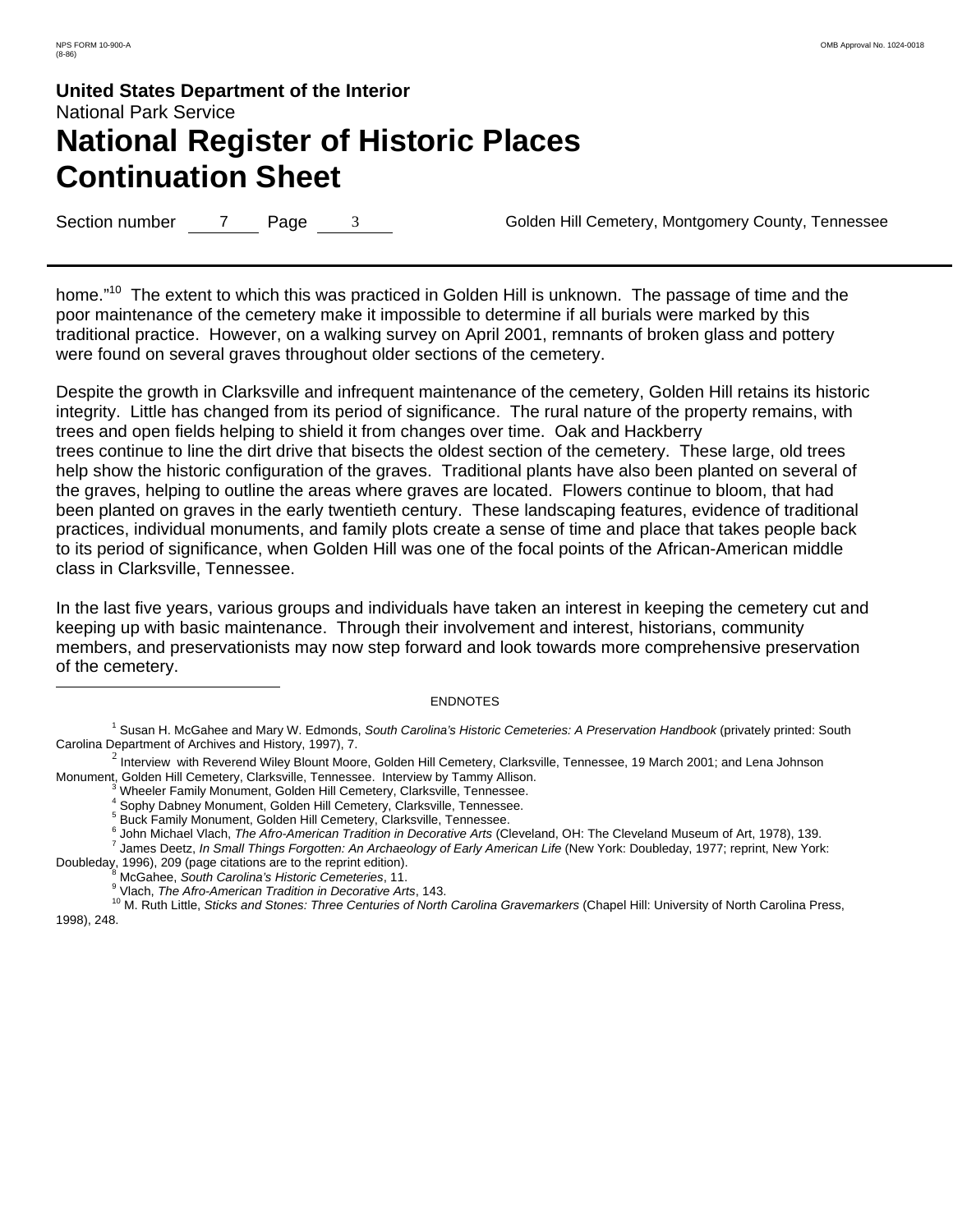Section number 8 Page 4 Golden Hill Cemetery, Montgomery County, Tennessee

### STATEMENT OF SIGNIFICANCE

The Golden Hill Cemetery on Seven Mile Ferry Road in Clarksville, Montgomery County, Tennessee, is eligible for the National Register of Historic Places under Criterion A and C for its significant association with the development of the African-American community in Clarksville and with the distinctive stone masonry work found in the older section of the cemetery. Situated on land purchased by a former slave in 1863, the cemetery is believed to be the oldest tract of land continuously owned by African-Americans in Clarksville. After its incorporation in the 1880s, Golden Hill is also considered to be the first corporate business owned by African Americans in Clarksville.<sup>11</sup>

In 1863, Stephen Cole, a former slave who purchased his freedom in 1859, bought the land where Golden Hill Cemetery was established.<sup>12</sup> Both Stephen Cole and his son, Edward, are interred in Golden Hill. Edward Cole serves as an example of one of several graves of veterans buried at Golden Hill. Several members of the local 101<sup>st</sup> Regiment of the United States Colored Infantry that fought during the Civil War are buried at Golden Hill. Established in Clarksville in 1864, the 101<sup>st</sup> served in Nashville as assistants to the Bureau of Refugees.<sup>13</sup> Typical of military burials, their markers are small with no ornamentation. The early date (1863, during the Civil War) of the cemetery's beginning also shows the impact that the occupation army of Union troops had on Clarksville's tiny free black population and its much larger population of emancipated and contraband residents in the war years. Federal occupation helped to give local African-Americans the freedom to establish their own burial ground. Cemeteries, churches, and schools were commonly the first three institutions established by freedmen communities in the turbulent years of war and Reconstruction.

Golden Hill Cemetery is a significant property associated with the establishment of a distinct African-American community in Clarksville during a period of sharp racial conflict in the town. The occupying Union forces left Clarksville in September 1865, leaving Clarksville residents to deal with Reconstruction policies. Between 1865 and 1869, racial conflict resulting in riots and Ku Klux Klan activities occurred frequently. With white Clarksvillians resisting attempts by African Americans to establish schools, the Freedman's Bureau had a difficult time aiding newly freed slaves. These racial conflicts continued throughout the 1870s, with black businesses being targeted by arsonists in 1878. These fires destroyed more than 15 acres of predominately African American owned property in the Central Business District of Clarksville.<sup>14</sup>

### **This is where it gets interesting/different from some other cemeteries. This is one individual operating a cemetery for blacks, not an organization or a church or community. Was this for profit? Subscription? Is there any info on how or why this was done? What changed when Page took over, since he is considered the founder of the cemetery?**

During the 1880s, Stephen Cole sold the cemetery to J.W. Page.<sup>15</sup> One of the most prominent members of Clarksville's African-American community during the 1880s and 1890s, John W. Page served his community as a grocery store owner, real estate investor, and Sunday school superintendent at St. Peter's AME Church (NR 4/6/82). Like his other ventures, Page operated the cemetery as a profit-making business and he sold shares in the cemetery to raise money for its development. Although exact attribution of the road system and the planting of ornamental trees is impossible, oral tradition is that these improvements to the cemetery during place during Page's initial years of ownership. Certainly the tradition of placing the larger, more ornate monuments on the hilltop in the middle of the cemetery dates to Page's acquisition of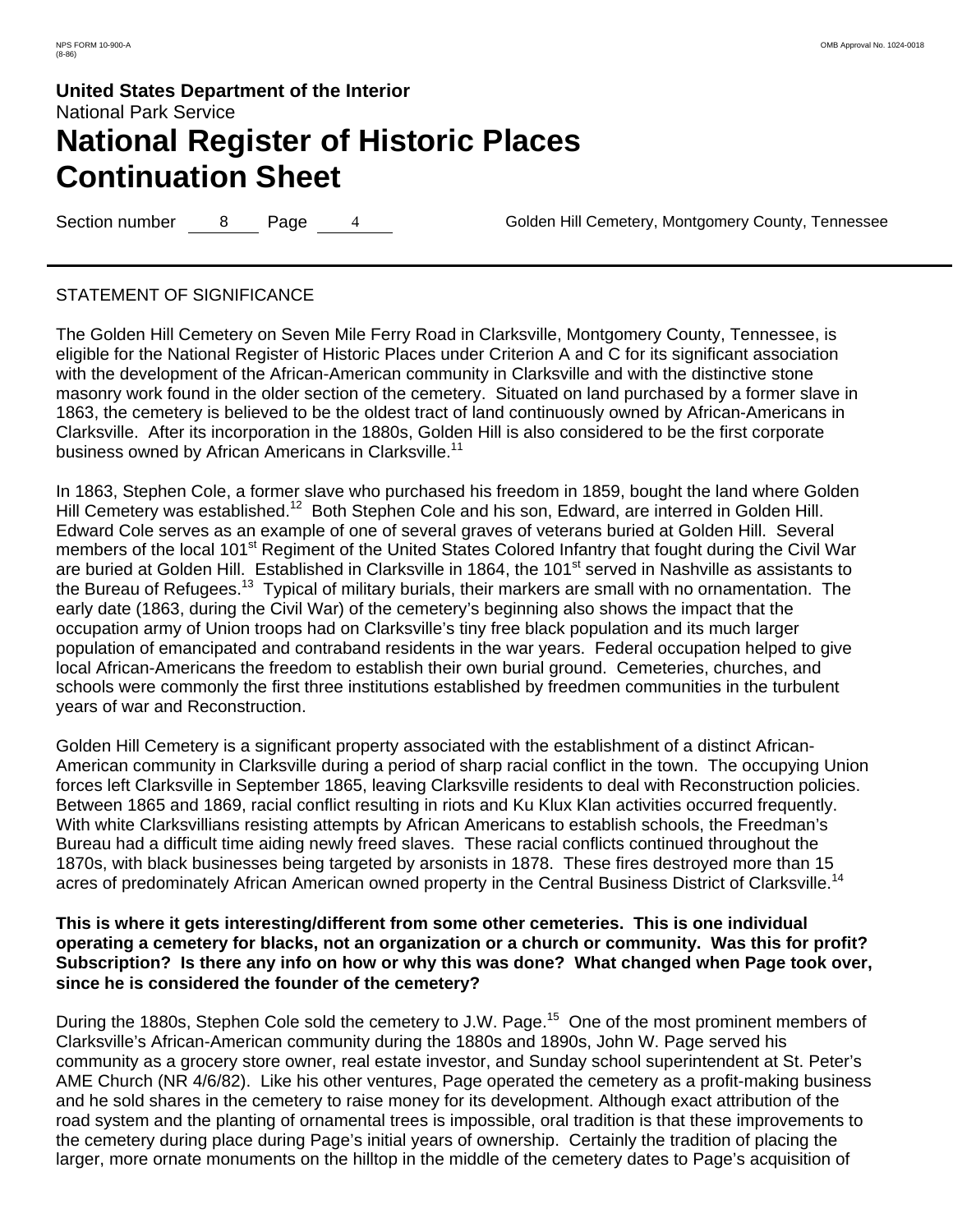Section number 8 Page 5 Golden Hill Cemetery, Montgomery County, Tennessee

the property. Taking advantage of ward voting during the 1892 election, Page was elected as city councilman from the Ninth Ward, becoming the first African American to serve in political office in Clarksville.<sup>16</sup> Page served in the City Council for seven years, before the elimination of ward voting by whites who wanted to keep African-American power in city government to a minimum.<sup>17</sup> It was during Page's ownership that the cemetery became a corporation. Golden Hill is distinctive in that it was the first black-owned corporation in Clarksville.<sup>18</sup> Upon his death, Page left the cemetery real estate to his wife, Mattie E. Page.<sup>19</sup> Interned in Golden Hill, Page's monument memorializes him as the "founder of Golden Hill Cemetery."<sup>20</sup>

As it developed fully in the last two decades of the nineteenth century, Golden Hill, like other African-American cemeteries, represented independence for African-Americans in the late nineteenth and early twentieth centuries. According to John Michael Vlach, "For black Americans the cemetery has long had special significance. Beyond its association with the fear and awe of death, which all humans share, the graveyard was, in the past, one of the few places in America where an overt black identity could be asserted and maintained."21 The establishment of a separate cemetery showed African-American autonomy, while also displaying the racist beliefs that often surfaced in the white community that relegated different races to separate facilities. Cemeteries remained segregated because many believed that even in death, minorities represented "a dirty, vile, degraded, unredeemable humanity."<sup>22</sup> In Clarksville, for example, the Greenwood Cemetery to the north was served as a city trolley line (that ran where Greenwood Avenue is today). The trolley line, however, stopped at the white cemetery gates and blacks would leave the line and walk the remaining quarter-mile or so to Golden Hill Cemetery.

In an era of Jim Crow segregation and racially motivated violence, African-American cemeteries generally represent positive aspects of the community. Often associated with churches, the cemetery represented a definite break from antebellum traditions that did not allow African-American autonomy. "The church, while decrying the violence of the era, also promoted a 'basic optimism' among African Americans, an optimism grounded in the eventual integration of society and Christian redemption.<sup>"23</sup> The cemetery, according to Vlach, also enhanced African Americans "sense of ethnicity as well as satisfying their personal need to communicate with their deceased family members."<sup>24</sup>

The best way of linking Golden Hill Cemetery to these significant trends in African-American culture is through the distinctive stone carving of Hiram Johnson, who carved several outstanding gravemarkers and monuments from the 1880s to the early twentieth century.

According to the Montgomery County census, in 1880, Hiram Johnson was a 24 year old black male who was living in the household of Samuel Hodgson, a white Clarksville merchant. Hiram's occupation is not marked on the census record.<sup>25</sup> However, having lived in the household of Samuel Hodgson, merchant and owner of the Clarksville Marble Works, Hiram likely learned the art of stonemasonry with the Hodgson family. Established in 1852, the Clarksville Marble Works imported marble from Italy and red and gray granite from Scotland, giving Hiram a wide variety of stone types to work with. According to Ursula Beach, a former Montgomery County historian, "Monuments and statuary were carved upon order by Samuel Hodgson and his artisans or executed by craftsmen in Italy."26 No further indication of Hiram Johnson's occupation was found. He was not listed among other African-American stonemasons during the late nineteenth and early twentieth centuries. However, linking him to the Hodgson family substantiates oral histories that say he was a master stonemason that worked in both the black and white cemeteries.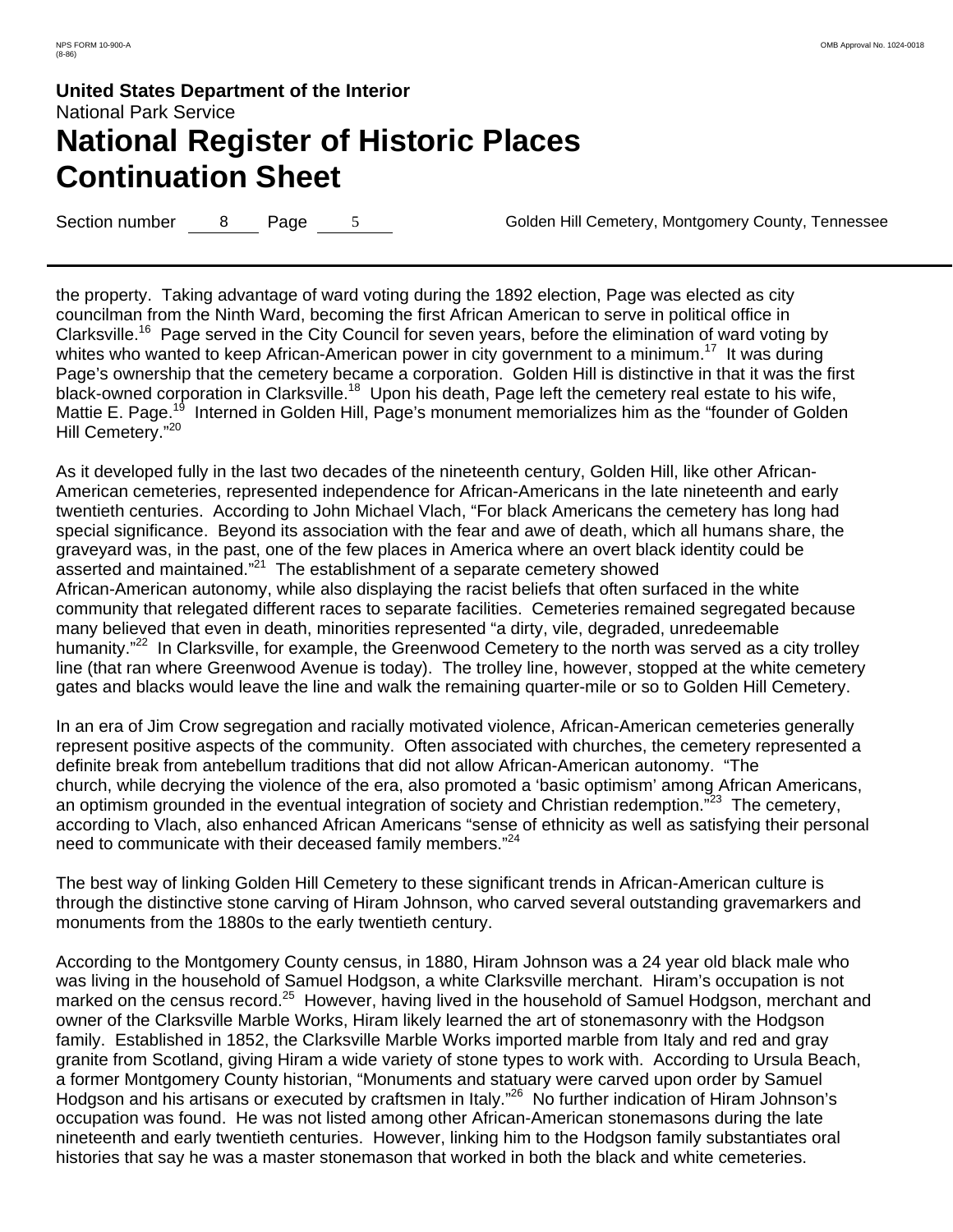Section number 8 Page 6 Golden Hill Cemetery, Montgomery County, Tennessee

The monuments Hiram Johnson carved help relate information about the African-American community of Clarksville during the era of Jim Crow era segregation. According to John Michael Vlach, "The fact that gravestones function in a social system is an important proof that these items have a traditional basis. Resulting not only from an individual's skill but also from collectively maintained attitudes, the gravestone represents communal sentiments. . . . "<sup>27</sup> Johnson's monuments represent the beliefs upheld by members of the African-American middle and upper classes in Clarksville. The elaborate detail on these monuments makes it easy to distinguish between prominent, wealthy community members and less wealthy members. One of the most elaborate monuments attributed to Johnson is in his family plot, with a full size depiction of his wife, Lena, who died in 1899. Other significant Johnson-carved monuments are the Dabney family monument, which shows a full size winged cherub holding flowers; the Wheeler family monument, which consists of an angel holding a cross chiseled into the stone; and the Buck family monument, which is tall obelisk topped with a classical urn.

The work of Hiram Johnson at Golden Hill Cemetery is physical evidence of class similarities between the white and black middle class of Tennessee towns in the late nineteenth century. Both groups embraced Victorian iconography in their homes, their interior furnishings, and in this case, in the gravestones that marked their places of burials. Similarly embellished Victorian markers are found at Greenwood Cemetery. The difference between the two cemeteries lies in the relatively few large, ornate markers at Golden Hill Cemetery compared to the many Victorian markers at Greenwood Cemetery. These artifacts of material culture confirm that census data and tax lists from those years point out—there was a black and a white middle class in turn-of-the-century Clarksville, but the white middle class was much larger in numbers and more wealthy in possessions than the African-American middle class.

Throughout the late nineteenth and early twentieth centuries, prominent members of the African-American community were interred at Golden Hill. Nace Dixon was elected to the City Council in 1899. He held that office for 14 years, only being removed when his stance in favor of Prohibition caused local Democrats to band together to have him defeated in the next election.<sup>28</sup> Another political leader interred in Golden Hill is Samuel Dabney, the first African-American constable in Clarksville. In addition to political leaders, outstanding community members were also interred there. One of the most prominent figures in both the white and black communities was Dr. Robert T. Burt. Dr. Burt receives credit for being the first physician, black or white, to establish an infirmary that evolved into the first hospital in Clarksville. Dr. Burt's infirmary was unique in that both black and white doctors used the facilities, seeing both black and white patients. (Home Infirmary, NR 8/24/78, no longer extant.)Also interred at Golden Hill is Dr. Sylvester Jefferson, one of the first African American dentists in the town.<sup>29</sup> (See Photos 17 and 18.)

Military veterans are buried in Golden Hill. Several regiments of Union troops were organized in Clarksville during the last years of the Civil War. In 1863, African-American laborers helping fortify Union strongholds in Nashville and Clarksville were organized into several Union regiments.<sup>30</sup> Included among the burials at Golden Hill are four identified Civil War veterans including members of the 101<sup>st</sup> Regiment, 13<sup>th</sup> U.S. Colored Heavy Artillery, and 16<sup>th</sup> U.S. Colored Infantry. (See Photo 19, for gravemarker of John Cokely.) Since many of the Civil War era graves are found in the southern section of the cemetery where intact monuments are difficult to locate because of the overgrown nature of that section of the cemetery, there may be more veterans buried in the cemetery. Twelve World War I veterans are also buried at Golden Hill showing the significance of Golden Hill well into the twentieth century.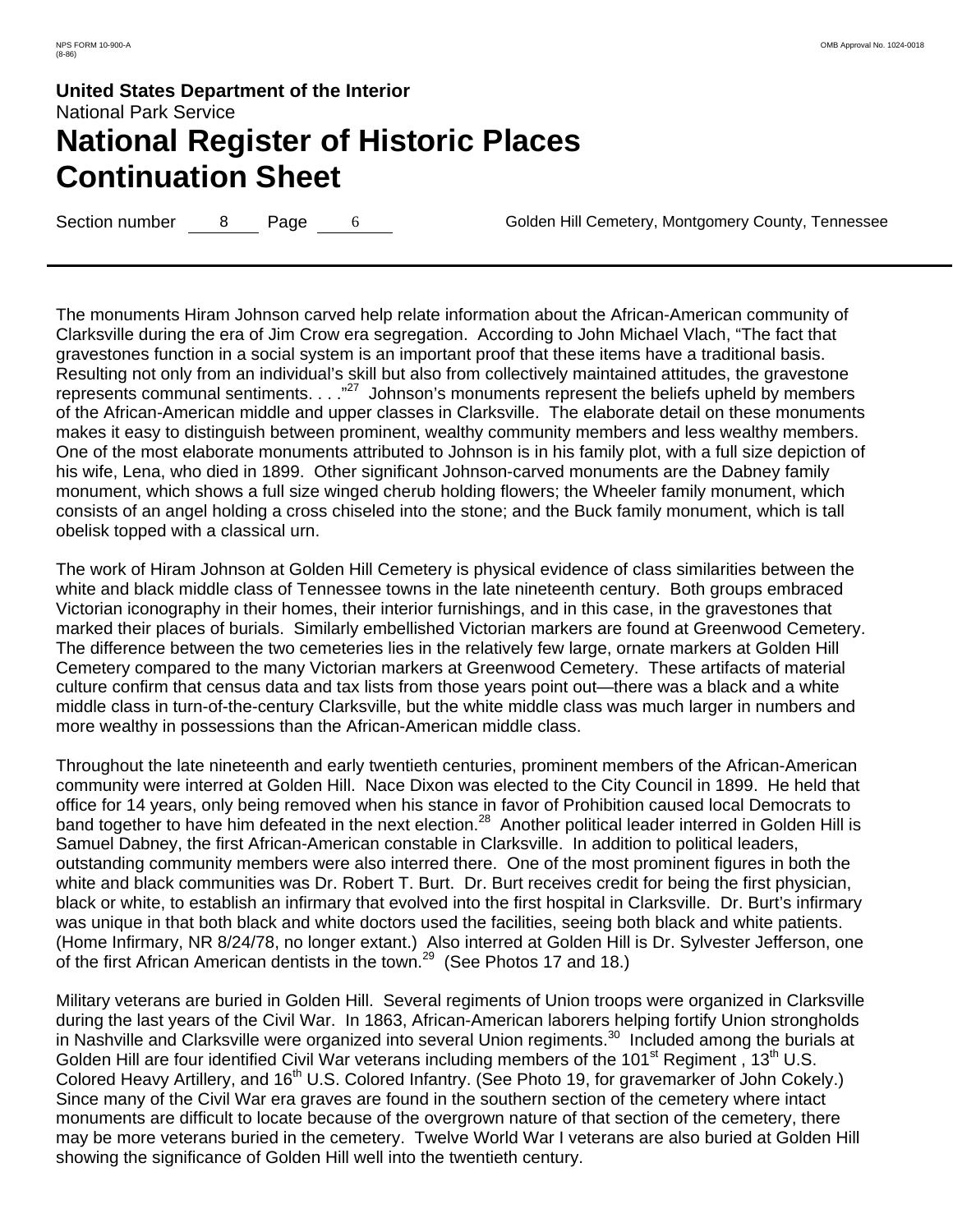Section number 8 Page 7 Golden Hill Cemetery, Montgomery County, Tennessee

In 1929, after Mattie Page's death and internment in Golden Hill, the executor of her estate sold the Golden Hill property and 80 shares of stock in the cemetery to William Keesee.<sup>31</sup> Keesee, a local undertaker, kept the property until his death in 1933, with his estate being willed to his wife Jennie Keesee.<sup>32</sup> In 1947, Jennie Keesee conveyed the property to Albert Roberts for \$1.00.<sup>33</sup> Reverend Wiley Blount Moore, the current owner, purchased the property in 1996.<sup>34</sup>

Currently attempts are being made to clean-up Golden Hill after years of neglect. Reverend Wiley Moore is responsible for the expenses incurred from the clean-up and finding people to work in the cemetery. Reverend Sterling Johnson has brought local newspaper attention to the cemetery. Recognition of Golden Hill is an important first step toward community awareness of the resources available in Golden Hill. Listing on the National Register will bring attention to the important contributions African Americans made to the development of Clarksville during the era of Jim Crow segregation and help spark interest in restoration of such an important landmark.

- 
- 

<sup>15</sup> Conversation with Wiley Blount Moore, Golden Hill Cemetery, Clarksville, Tennessee, 19 March 2001.<br><sup>16</sup> *It's A Black Thing*, 61; and "Black History Month, looking back. . . Political Triumph," *The Leaf Chronicle* 1

<sup>25</sup> Montgomery County Census Records, 1880, 13<sup>th</sup> District of Clarksville, Montgomery County Archives, Clarksville, Tennessee, 375.<br><sup>26</sup> Ursula Smith Beech, *Along the Warioto: A History of Montgomery County, Tennessee* University of Michigan Press, 1991), 113.

- <sup>28</sup> Winn, "Clarksville," 175.<br><sup>29</sup> Ibid.<br><sup>30</sup> Jill Noelle Cecil, "City Rich with Heritage," *The Leaf-Chronicle* 3 February 2000.<br><sup>31</sup> Deed Book 72, Pages 436 and 437, Montgomery County Archives, Clarksville, Tennessee.<br>
- 

<sup>&</sup>lt;sup>11</sup> "Kids in Control" of Clarksville, Tennessee. It's a Black Thing! A Compilation of Historical Facts about Clarksville-Montgomery County *Citizens of African American Descent* (Clarksville: privately printed, 1997), 51.

Thomas H. Winn, "Clarksville," in *The Tennessee Encyclopedia of History & Culture*, ed. Carroll Van West (Nashville: Tennessee

Historical Society, 1998), 175.<br><sup>12</sup> Jill Noelle Cecil, "Historic Cemeteries Struggle to Maintain Place in Local History" *The Leaf-Chronicle*, 3 February 2000.<br><sup>13</sup> *It's A Black Thing*, 73 and 74.

University of Michigan Press, 1991), 109. 22 David Charles Sloane, *The Last Great Necessity: Cemeteries in American History* (Baltimore, MD: Johns Hopkins University Press,

<sup>1991), 187. 23</sup> *Powerful Artifacts: A Guide to Surveying and Documenting Rural African-American Churches in the South* (privately printed: Center for Historic Preservation, Middle Tennessee State University, 2000), 33.<br>
<sup>5</sup> Vlach, *By the Works of Their Hands*, 112.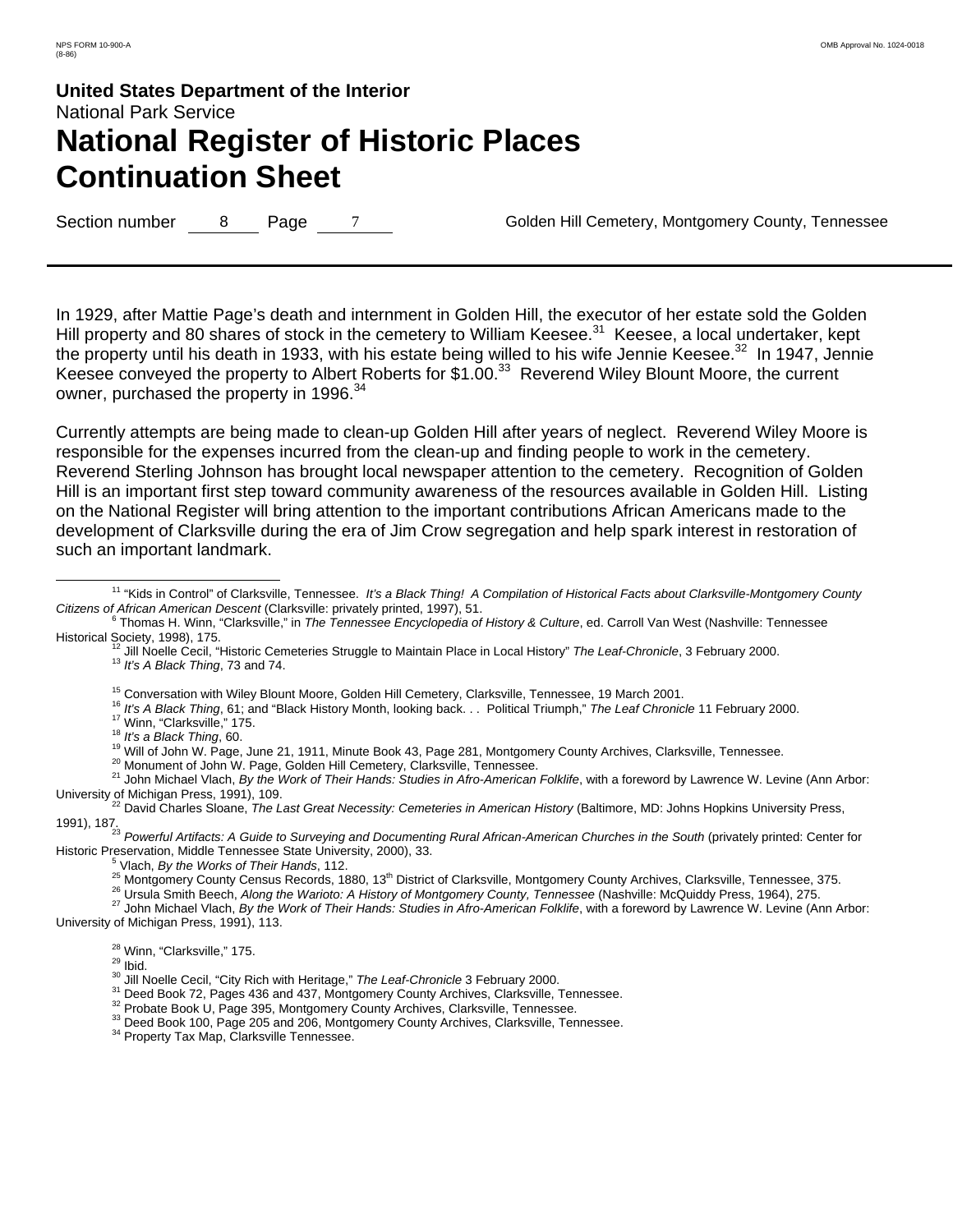Section number 9 Page 8 Section number 9 Page 8 Golden Hill Cemetery, Montgomery County, Tennessee

### **BIBLIOGRAPHY**

- Beech, Ursula Smith. *Along the Warioto: A History of Montgomery County, Tennessee*. Nashville: McQuiddy Press, 1964.
- Deetz, James. *In Small Things Forgotten: An Archaeology of Early American Life*. New York: Doubleday, 1977. Reprint, New York: Doubleday, 1996.

Golden Hill Cemetery Deeds and Wills, Montgomery County Archives, Clarksville, Tennessee.

Johnson Jr., Sterling. Partial Survey of Monuments in Golden Hill Cemetery, 1997.

- "Kids in Control" of Clarksville, Tennessee. *It's a Black Thing! A Compilation of Historical Facts about Clarksville-Montgomery County Citizens of African-American Descent*. Privately Printed, Clarksville, Tennessee, 1997.
- *The Leaf Chronicle*, Clarksville, Tennessee, February 2000.
- Little, M. Ruth, *Sticks and Stones: Three Centuries of North Carolina Gravemarkers*. Chapel Hill: University of North Carolina Press, 1998.
- McGahee, Susan H. and Mary W. Edmonds. *South Carolina's Historic Cemeteries: A Preservation Handbook*. Columbia, S.C.: South Carolina Department of Archives and History, 1997.
- Meyer, Richard E., ed., *Cemeteries and Gravemarkers: Voices of American Culture*. Ann Arbor, MI: University of Michigan Press, 1989.
- Montgomery County Census Records, 1880. 13<sup>th</sup> District, Clarksville, Montgomery County.
- Monuments in Golden Hill Cemetery, Clarksville, Tennessee.
- Moore, Reverend Wiley Blount. Conversation with Reverend Moore, Golden Hill Cemetery, Clarksville, Tennessee, 19 March 2001.
- *Powerful Artifacts: A Guide to Surveying and Documenting Rural African-American Churches in the South*. Murfreesboro: Center for Historic Preservation, Middle Tennessee State University*, 2000.*
- Property Tax Appraisal Card, Golden Hill Cemetery, Clarksville, Tennessee, June 1996.
- Sloane, David Charles*. The Last Great Necessity: Cemeteries in American History.* Baltimore, MD: Johns Hopkins University Press, 1991.
- Vlach, John Michael*. By the Works of Their Hands: Studies in Afro-American Folklife.* Ann Arbor: University of Michigan Press, 1991.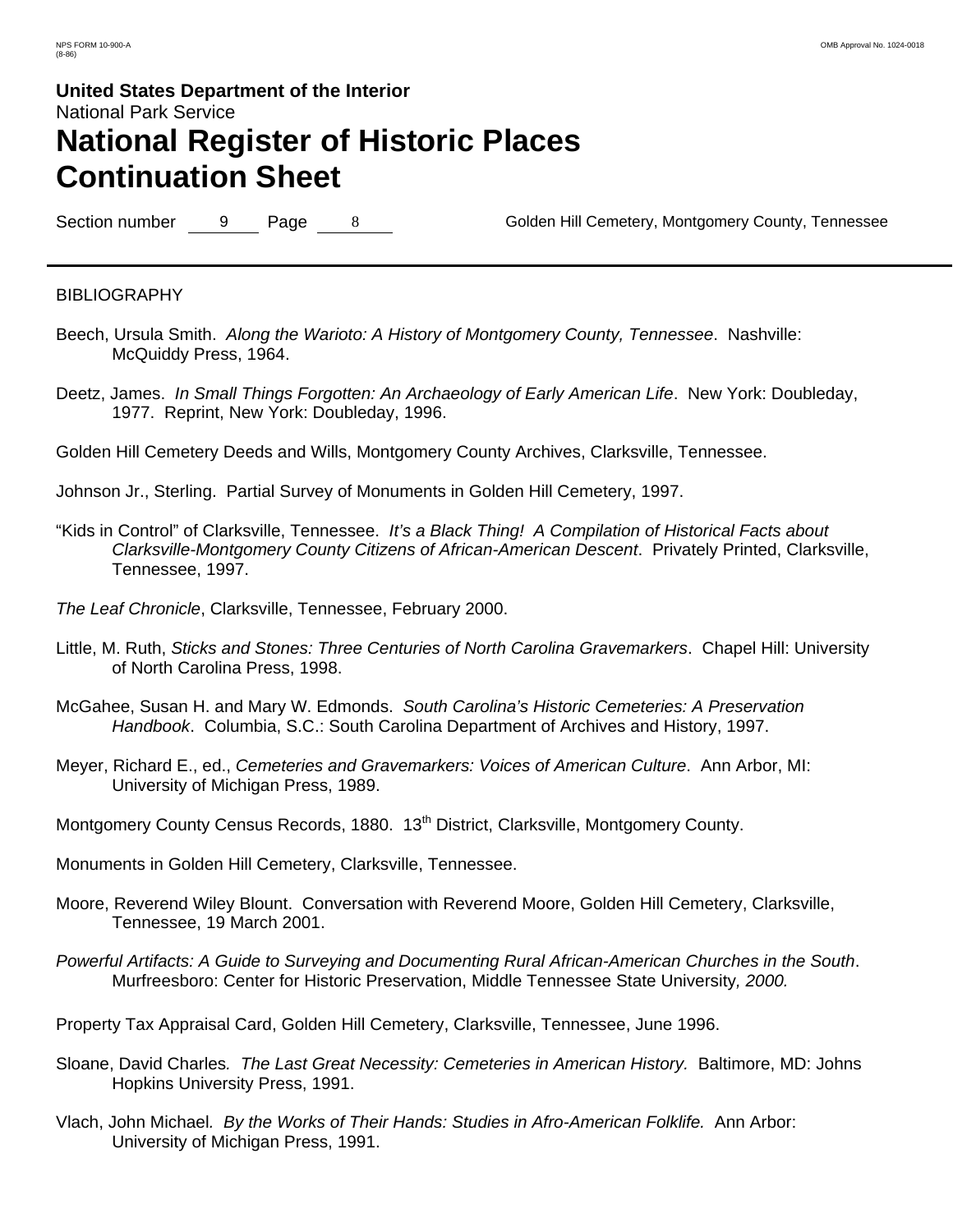Section number 9 Page 9 9 Golden Hill Cemetery, Montgomery County, Tennessee

*\_\_\_\_\_\_\_\_\_\_\_\_\_\_\_\_\_. The Afro-American Tradition in Decorative Arts.* Privately printed: The Cleveland Museum of Art, 1978.

- Winn, Thomas H*. "*Clarksville." *In The Tennessee Encyclopedia of History & Culture*, ed. Carroll Van West. Nashville: Tennessee Historical Society, 1998.
- West, Carroll Van. "Pierce Chapel AME Church Cemetery National Register of Historical Places Nomination," Tennessee Historical Commission, Nashville, Tennessee.

\_\_\_\_\_\_\_\_\_\_\_\_\_\_\_\_\_. "Rest Hill Cemetery National Register of Historic Places Nomination," Tennessee Historical Commission, Nashville, Tennessee.

- Wood, Paul. *A Nickel Fare from Here to There: The Cemetery to the Public Square*. Privately Printed: Clarksville, Tennessee, 1981.
- Wright, Rozanne Folk. "Toussant L'Overture County Cemetery," National Register of Historic Places Nomination," Tennessee Historical Commission, Nashville, Tennessee.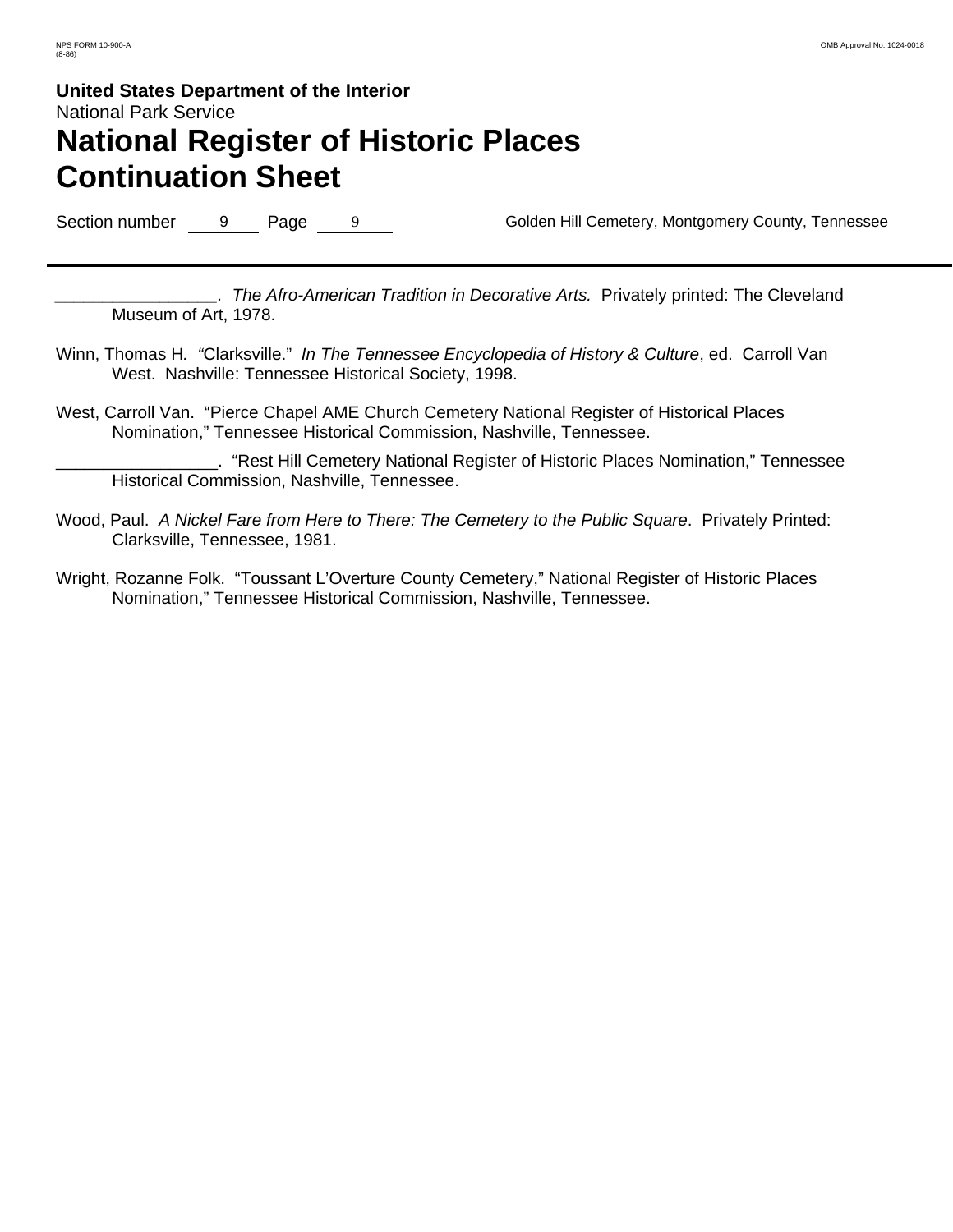Section number 10 Page 10 Section number 10 Page 10 Golden Hill Cemetery, Montgomery County, Tennessee

GEOGRAPHICAL DATA

Verbal Boundary Description

The property is on Seven Mile Ferry Road within the city limits of Clarksville, as defined in the attached tax map, parcel 28.

### Boundary Justification

The nominated boundaries contain all of the acreage of Golden Hill Cemetery because the property has not been expanded or decreased since its period of significance. The nominated boundaries contain all of the historical acreage associated with the cemetery.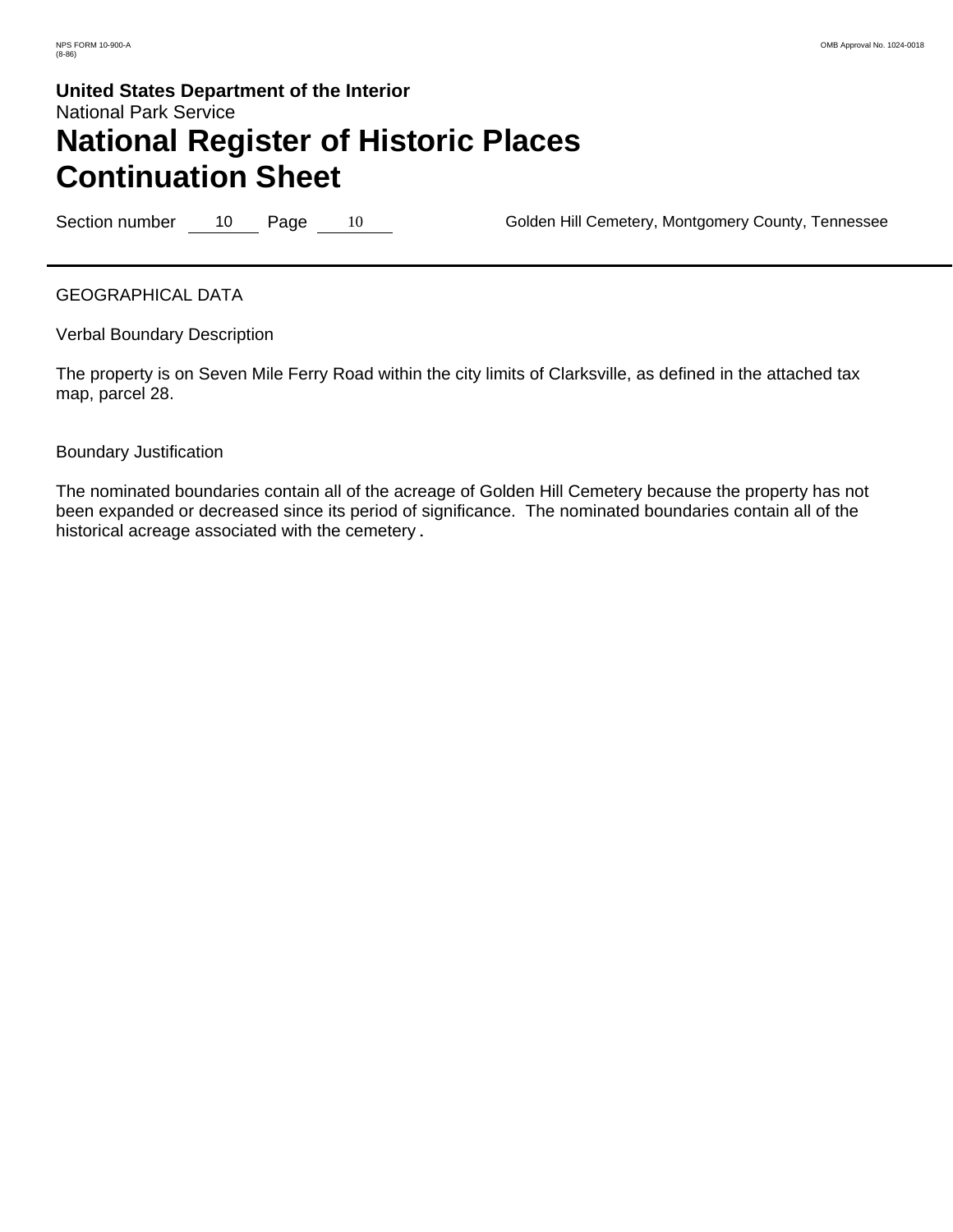Section number 10 Page 11 Golden Hill Cemetery, Montgomery County, Tennessee

### PHOTOGRAPHS

Photographs by: Carroll Van West MTSU Center for Historic Preservation Box 80, MTSU Murfreesboro, TN 37132

Negatives: Tennessee Historical Commission

Date: February 2001

Dirt Drive through the cemetery, facing North 1 of 19

Family plot, facing South 2 of 19

Family plot, gravemarkers, Dabney Monument, facing South 3 of 19

Gravestones, facing East 4 of 19

Gravestones, facing North 5 of 19

Gravestones, facing Northwest 6 of 19

Southern section, facing East 7 of 19

Family plot, gravestones, facing West 8 of 19

Lena Johnson Monument, facing South 9 of 19

Lena Johnson Monument, facing West 10 of 19